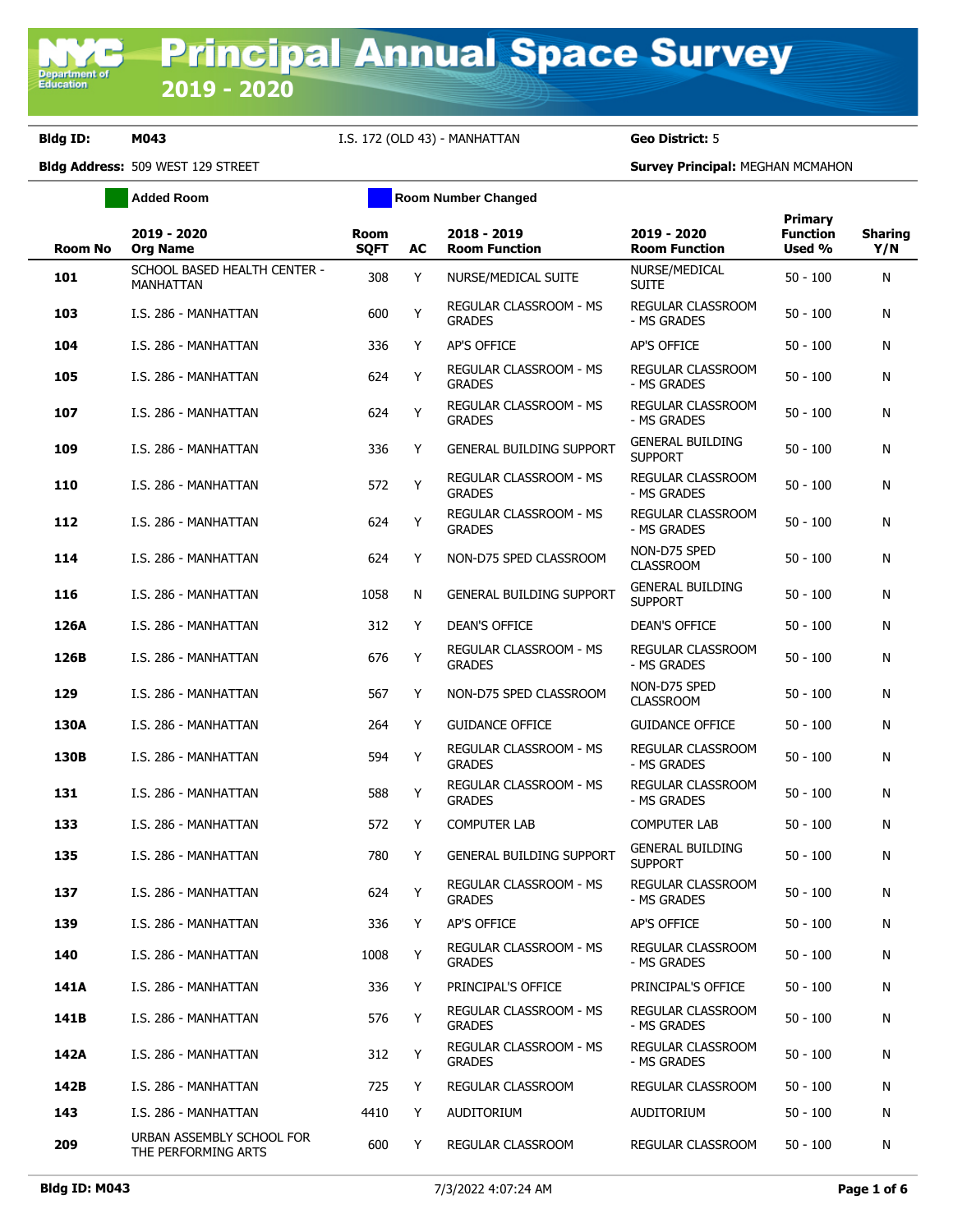**Bldg ID: M043** I.S. 172 (OLD 43) - MANHATTAN **Geo District:** 5

**Added Room Room Room Number Changed** 

| <b>Room No</b> | 2019 - 2020<br><b>Org Name</b>                   | Room<br><b>SQFT</b> | AC | 2018 - 2019<br><b>Room Function</b>            | 2019 - 2020<br><b>Room Function</b>       | <b>Primary</b><br><b>Function</b><br>Used % | <b>Sharing</b><br>Y/N |
|----------------|--------------------------------------------------|---------------------|----|------------------------------------------------|-------------------------------------------|---------------------------------------------|-----------------------|
| 210            | I.S. 286 - MANHATTAN                             | 600                 | N  | <b>GENERAL/MAIN OFFICE</b>                     | <b>GENERAL/MAIN</b><br><b>OFFICE</b>      | $50 - 100$                                  | N                     |
| 210A           | I.S. 286 - MANHATTAN                             | 672                 | Y  | <b>COMPUTER LAB</b>                            | <b>COMPUTER LAB</b>                       | $50 - 100$                                  | N                     |
| 214A           | I.S. 286 - MANHATTAN                             | 336                 | Y  | REGULAR CLASSROOM - HS<br><b>GRADES</b>        | REGULAR CLASSROOM<br>- MS GRADES          | $50 - 100$                                  | N                     |
| 214B           | I.S. 286 - MANHATTAN                             | 588                 | Y  | <b>DEAN'S OFFICE</b>                           | <b>GUIDANCE OFFICE</b>                    | $50 - 100$                                  | N                     |
| 222            | URBAN ASSEMBLY SCHOOL FOR<br>THE PERFORMING ARTS | 168                 | Y  | PARENT'S ROOM                                  | <b>GUIDANCE OFFICE</b>                    | $50 - 100$                                  | N                     |
| 224            | URBAN ASSEMBLY SCHOOL FOR<br>THE PERFORMING ARTS | 357                 | Y  | <b>GENERAL BUILDING SUPPORT</b>                | <b>GENERAL BUILDING</b><br><b>SUPPORT</b> | $50 - 100$                                  | N                     |
| 226            | URBAN ASSEMBLY SCHOOL FOR<br>THE PERFORMING ARTS | 624                 | Y  | REGULAR CLASSROOM - HS<br><b>GRADES</b>        | <b>REGULAR CLASSROOM</b><br>- HS GRADES   | $50 - 100$                                  | N                     |
| 227            | URBAN ASSEMBLY SCHOOL FOR<br>THE PERFORMING ARTS | 361                 | Y  | PRINCIPAL'S OFFICE                             | PRINCIPAL'S OFFICE                        | $50 - 100$                                  | N                     |
| 228            | URBAN ASSEMBLY SCHOOL FOR<br>THE PERFORMING ARTS | 624                 | Y  | REGULAR CLASSROOM - HS<br><b>GRADES</b>        | REGULAR CLASSROOM<br>- HS GRADES          | $50 - 100$                                  | N                     |
| 229            | URBAN ASSEMBLY SCHOOL FOR<br>THE PERFORMING ARTS | 672                 | Y  | <b>GENERAL/MAIN OFFICE</b>                     | <b>GENERAL/MAIN</b><br><b>OFFICE</b>      | $50 - 100$                                  | N                     |
| 230            | URBAN ASSEMBLY SCHOOL FOR<br>THE PERFORMING ARTS | 624                 | Y  | REGULAR CLASSROOM - HS<br><b>GRADES</b>        | <b>DEAN'S OFFICE</b>                      | $50 - 100$                                  | N                     |
| 231            | URBAN ASSEMBLY SCHOOL FOR<br>THE PERFORMING ARTS | 624                 | Y  | REGULAR CLASSROOM - HS<br><b>GRADES</b>        | REGULAR CLASSROOM<br>- HS GRADES          | $50 - 100$                                  | N                     |
| 233            | I.S. 286 - MANHATTAN                             | 624                 | Υ  | REGULAR CLASSROOM - MS<br><b>GRADES</b>        | <b>SOCIAL</b><br>WORKER/COUNSELOR         | $50 - 100$                                  | N                     |
| 235            | URBAN ASSEMBLY SCHOOL FOR<br>THE PERFORMING ARTS | 288                 | Y  | OTHER OFFICE                                   | OTHER OFFICE                              | $50 - 100$                                  | N                     |
| 236            | URBAN ASSEMBLY SCHOOL FOR<br>THE PERFORMING ARTS | 112                 | Y  | OTHER OFFICE                                   | SBST                                      | $50 - 100$                                  | N                     |
| 237            | URBAN ASSEMBLY SCHOOL FOR<br>THE PERFORMING ARTS | 1032                | Y  | <b>SCIENCE LAB</b>                             | <b>SCIENCE LAB</b>                        | $50 - 100$                                  | N                     |
| 238            | URBAN ASSEMBLY SCHOOL FOR<br>THE PERFORMING ARTS | 624                 | Y  | <b>REGULAR CLASSROOM - HS</b><br><b>GRADES</b> | REGULAR CLASSROOM<br>- HS GRADES          | $50 - 100$                                  | N                     |
| 239            | URBAN ASSEMBLY SCHOOL FOR<br>THE PERFORMING ARTS | 624                 | Y  | <b>REGULAR CLASSROOM - HS</b><br><b>GRADES</b> | REGULAR CLASSROOM<br>- HS GRADES          | $50 - 100$                                  | N                     |
| 240            | URBAN ASSEMBLY SCHOOL FOR<br>THE PERFORMING ARTS | 624                 | Y  | REGULAR CLASSROOM - HS<br><b>GRADES</b>        | REGULAR CLASSROOM<br>- HS GRADES          | $50 - 100$                                  | N                     |
| 241A           | URBAN ASSEMBLY SCHOOL FOR<br>THE PERFORMING ARTS | 672                 | Y  | REGULAR CLASSROOM - HS<br><b>GRADES</b>        | REGULAR CLASSROOM<br>- HS GRADES          | $50 - 100$                                  | N                     |
| 241B           | URBAN ASSEMBLY SCHOOL FOR<br>THE PERFORMING ARTS | 351                 | Y  | DEAN'S OFFICE                                  | DEAN'S OFFICE                             | $50 - 100$                                  | N                     |
| 242            | URBAN ASSEMBLY SCHOOL FOR<br>THE PERFORMING ARTS | 624                 | Y  | <b>REGULAR CLASSROOM - HS</b><br><b>GRADES</b> | REGULAR CLASSROOM<br>- HS GRADES          | $50 - 100$                                  | N                     |
| 324            | I.S. 286 - MANHATTAN                             | 384                 | Y  | <b>GENERAL BUILDING SUPPORT</b>                | <b>GENERAL BUILDING</b><br><b>SUPPORT</b> | $50 - 100$                                  | N                     |
| 341            | URBAN ASSEMBLY SCHOOL FOR<br>THE PERFORMING ARTS | 1056                | Y  | ACADEMIC INTERVENTION<br><b>SERVICES</b>       | MEDIA CENTER                              | $50 - 100$                                  | N                     |
| 343            | I.S. 286 - MANHATTAN                             | 4275                | Y  | <b>GYMNASIUM</b>                               | gymnasium                                 | $50 - 100$                                  | N                     |
| 419            | URBAN ASSEMBLY SCHOOL FOR<br>THE PERFORMING ARTS | 420                 | Y  | OTHER OFFICE                                   | OTHER OFFICE                              | $50 - 100$                                  | N                     |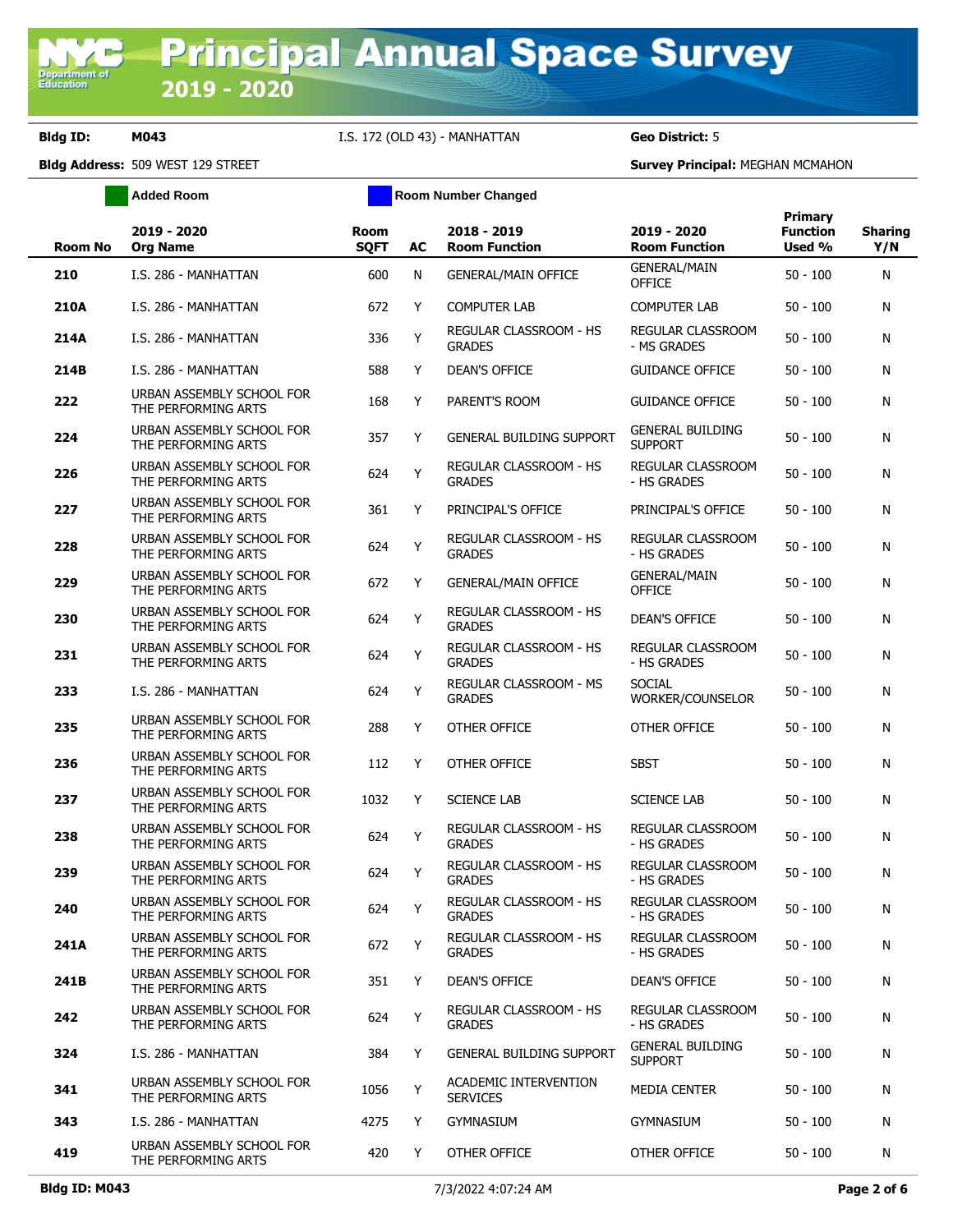**Bldg ID: M043** I.S. 172 (OLD 43) - MANHATTAN **Geo District:** 5

**Added Room Room Room Number Changed** 

| <b>Room No</b> | 2019 - 2020<br><b>Org Name</b>                   | <b>Room</b><br><b>SQFT</b> | AC | 2018 - 2019<br><b>Room Function</b>            | 2019 - 2020<br><b>Room Function</b>       | <b>Primary</b><br><b>Function</b><br>Used % | <b>Sharing</b><br>Y/N |
|----------------|--------------------------------------------------|----------------------------|----|------------------------------------------------|-------------------------------------------|---------------------------------------------|-----------------------|
| 420            | URBAN ASSEMBLY SCHOOL FOR<br>THE PERFORMING ARTS | 224                        | Y  | <b>GENERAL BUILDING SUPPORT</b>                | <b>GENERAL BUILDING</b><br><b>SUPPORT</b> | $50 - 100$                                  | N                     |
| 422            | URBAN ASSEMBLY SCHOOL FOR<br>THE PERFORMING ARTS | 78                         | Y  | OTHER OFFICE                                   | <b>GENERAL BUILDING</b><br><b>SUPPORT</b> | $50 - 100$                                  | N                     |
| 424            | URBAN ASSEMBLY SCHOOL FOR<br>THE PERFORMING ARTS | 550                        | Y  | <b>GENERAL BUILDING SUPPORT</b>                | <b>GENERAL BUILDING</b><br><b>SUPPORT</b> | $50 - 100$                                  | N                     |
| 425            | URBAN ASSEMBLY SCHOOL FOR<br>THE PERFORMING ARTS | 450                        | Y  | SOCIAL WORKER/COUNSELOR                        | <b>SOCIAL</b><br>WORKER/COUNSELOR         | $50 - 100$                                  | N                     |
| 426            | URBAN ASSEMBLY SCHOOL FOR<br>THE PERFORMING ARTS | 624                        | Y  | REGULAR CLASSROOM                              | REGULAR CLASSROOM                         | $50 - 100$                                  | N                     |
| 427            | URBAN ASSEMBLY SCHOOL FOR<br>THE PERFORMING ARTS | 621                        | N  | REGULAR CLASSROOM                              | REGULAR CLASSROOM                         | $50 - 100$                                  | N                     |
| 428            | URBAN ASSEMBLY SCHOOL FOR<br>THE PERFORMING ARTS | 624                        | Y  | REGULAR CLASSROOM                              | REGULAR CLASSROOM                         | $50 - 100$                                  | N                     |
| 429            | URBAN ASSEMBLY SCHOOL FOR<br>THE PERFORMING ARTS | 644                        | Y  | REGULAR CLASSROOM                              | <b>REGULAR CLASSROOM</b>                  | $50 - 100$                                  | N                     |
| 430            | URBAN ASSEMBLY SCHOOL FOR<br>THE PERFORMING ARTS | 624                        | Y  | REGULAR CLASSROOM                              | REGULAR CLASSROOM                         | $50 - 100$                                  | N                     |
| 431            | URBAN ASSEMBLY SCHOOL FOR<br>THE PERFORMING ARTS | 600                        | Y  | REGULAR CLASSROOM                              | REGULAR CLASSROOM                         | $50 - 100$                                  | N                     |
| 435            | URBAN ASSEMBLY SCHOOL FOR<br>THE PERFORMING ARTS | 624                        | Y  | REGULAR CLASSROOM                              | REGULAR CLASSROOM                         | $50 - 100$                                  | N                     |
| 436            | URBAN ASSEMBLY SCHOOL FOR<br>THE PERFORMING ARTS | 200                        | Y  | OTHER OFFICE                                   | OTHER OFFICE                              | $50 - 100$                                  | N                     |
| 437            | URBAN ASSEMBLY SCHOOL FOR<br>THE PERFORMING ARTS | 624                        | Y  | REGULAR CLASSROOM                              | REGULAR CLASSROOM                         | $50 - 100$                                  | N                     |
| 438            | URBAN ASSEMBLY SCHOOL FOR<br>THE PERFORMING ARTS | 836                        | Y  | SCIENCE DEMO ROOM                              | SCIENCE DEMO ROOM                         | $50 - 100$                                  | N                     |
| 439            | URBAN ASSEMBLY SCHOOL FOR<br>THE PERFORMING ARTS | 624                        | Y  | REGULAR CLASSROOM                              | REGULAR CLASSROOM                         | $50 - 100$                                  | N                     |
| 441A           | URBAN ASSEMBLY SCHOOL FOR<br>THE PERFORMING ARTS | 456                        | Y  | OTHER OFFICE                                   | OTHER OFFICE                              | $50 - 100$                                  | N                     |
| 441B           | URBAN ASSEMBLY SCHOOL FOR<br>THE PERFORMING ARTS | 675                        | Y  | AP'S OFFICE                                    | <b>AP'S OFFICE</b>                        | $50 - 100$                                  | N                     |
| 442            | URBAN ASSEMBLY SCHOOL FOR<br>THE PERFORMING ARTS | 984                        | Y  | <b>COMPUTER LAB</b>                            | <b>COMPUTER LAB</b>                       | $50 - 100$                                  | N                     |
| 443            | URBAN ASSEMBLY SCHOOL FOR<br>THE PERFORMING ARTS | 4161                       | N  | gymnasium                                      | GYMNASIUM                                 | $50 - 100$                                  | N                     |
| <b>B05</b>     | URBAN ASSEMBLY SCHOOL FOR<br>THE PERFORMING ARTS | 616                        | N  | <b>REGULAR CLASSROOM - HS</b><br><b>GRADES</b> | REGULAR CLASSROOM<br>- HS GRADES          | $50 - 100$                                  | N                     |
| B1             | I.S. 286 - MANHATTAN                             | 312                        | Y  | STORAGE ROOM                                   | STORAGE ROOM                              | $50 - 100$                                  | N                     |
| <b>B10</b>     | URBAN ASSEMBLY SCHOOL FOR<br>THE PERFORMING ARTS | 651                        | N  | REGULAR CLASSROOM                              | REGULAR CLASSROOM                         | $50 - 100$                                  | N                     |
| <b>B12</b>     | URBAN ASSEMBLY SCHOOL FOR<br>THE PERFORMING ARTS | 1080                       | N  | DANCE ROOM                                     | DANCE ROOM                                | $50 - 100$                                  | N                     |
| <b>B13</b>     | URBAN ASSEMBLY SCHOOL FOR<br>THE PERFORMING ARTS | 1365                       | N  | <b>GENERAL BUILDING SUPPORT</b>                | <b>GENERAL BUILDING</b><br><b>SUPPORT</b> | $50 - 100$                                  | N                     |
| B16            | URBAN ASSEMBLY SCHOOL FOR<br>THE PERFORMING ARTS | 150                        | N  | <b>GENERAL BUILDING SUPPORT</b>                | <b>GENERAL BUILDING</b><br><b>SUPPORT</b> | $50 - 100$                                  | N                     |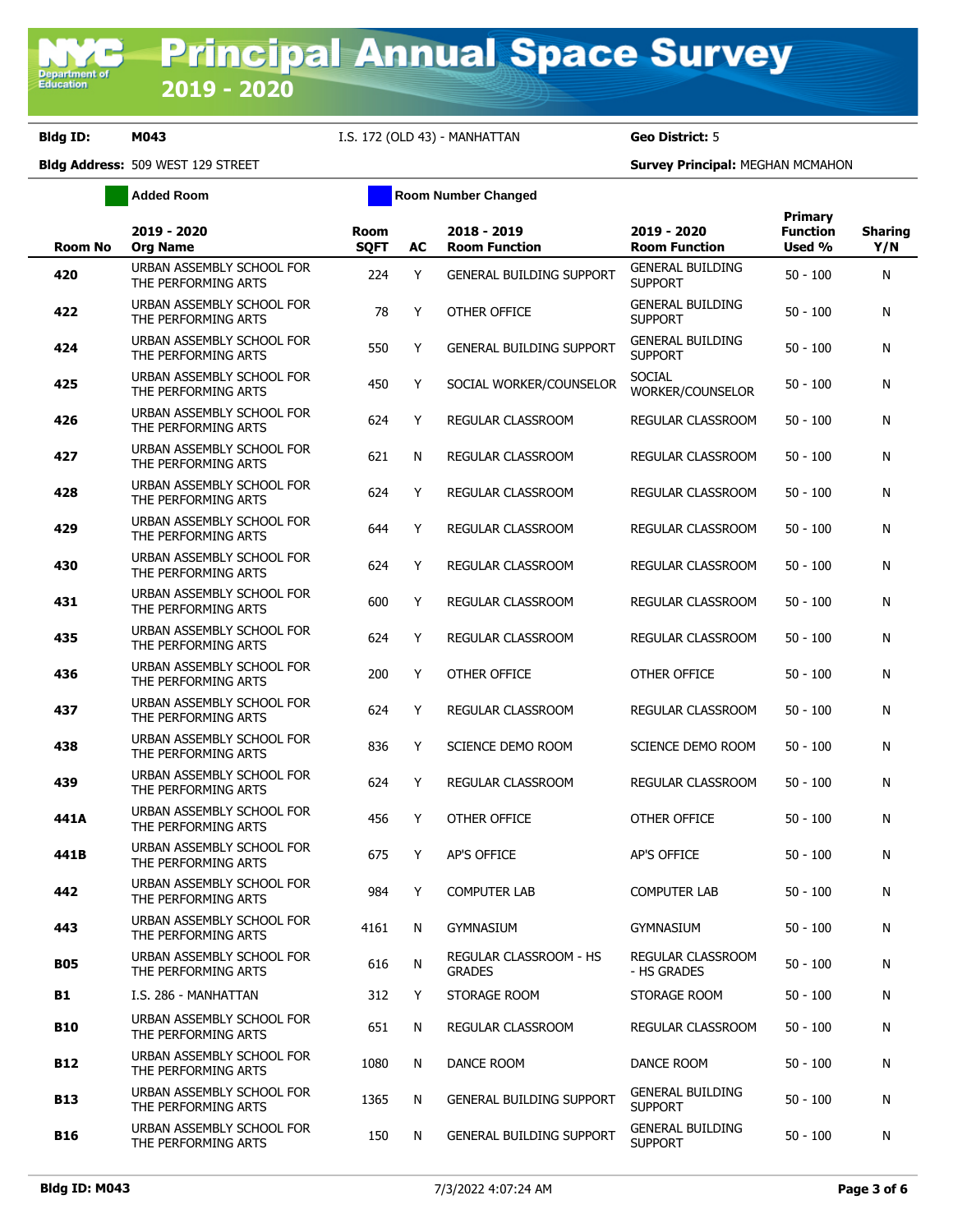**Bldg ID: M043** I.S. 172 (OLD 43) - MANHATTAN **Geo District:** 5

**Added Room Room Room Number Changed** 

|             | Room No        | 2019 - 2020<br><b>Org Name</b>                     | <b>Room</b><br><b>SQFT</b> | AC | 2018 - 2019<br><b>Room Function</b> | 2019 - 2020<br><b>Room Function</b>          | Primary<br><b>Function</b><br>Used % | <b>Sharing</b><br>Y/N |
|-------------|----------------|----------------------------------------------------|----------------------------|----|-------------------------------------|----------------------------------------------|--------------------------------------|-----------------------|
| <b>B1A</b>  |                | URBAN ASSEMBLY SCHOOL FOR<br>THE PERFORMING ARTS   | 312                        | N  | PARENT'S ROOM                       | OTHER OFFICE                                 | $50 - 100$                           | N                     |
| <b>B33</b>  |                | URBAN ASSEMBLY SCHOOL FOR<br>THE PERFORMING ARTS   | 3604                       | Y  | STUDENT CAFETERIA                   | STUDENT CAFETERIA                            | $50 - 100$                           | N                     |
| <b>B38</b>  |                | URBAN ASSEMBLY SCHOOL FOR<br>THE PERFORMING ARTS   | 621                        | N  | ACTIVITIES FOR DAILY LIVING         | <b>ACTIVITIES FOR</b><br><b>DAILY LIVING</b> | $50 - 100$                           | N                     |
| <b>B40</b>  |                | URBAN ASSEMBLY SCHOOL FOR<br>THE PERFORMING ARTS   | 3599                       | N  | <b>GENERAL BUILDING SUPPORT</b>     | <b>GENERAL BUILDING</b><br><b>SUPPORT</b>    | $50 - 100$                           | N                     |
| <b>B7</b>   |                | URBAN ASSEMBLY SCHOOL FOR<br>THE PERFORMING ARTS   | 682                        | Y  | PARENT'S ROOM                       | PARENT'S ROOM                                | $50 - 100$                           | N                     |
| B9A         |                | URBAN ASSEMBLY SCHOOL FOR<br>THE PERFORMING ARTS   | 594                        | N  | REGULAR CLASSROOM                   | REGULAR CLASSROOM                            | $50 - 100$                           | N                     |
| <b>BR-1</b> |                | URBAN ASSEMBLY SCHOOL FOR<br>THE PERFORMING ARTS   | 6962                       | N  | <b>GENERAL BUILDING SUPPORT</b>     | <b>GENERAL BUILDING</b><br><b>SUPPORT</b>    | $50 - 100$                           | N                     |
|             | GYM2-A         | URBAN ASSEMBLY SCHOOL FOR<br>THE PERFORMING ARTS   | 105                        | N  | OTHER OFFICE                        | OTHER OFFICE                                 | $50 - 100$                           | N                     |
|             | GYM-A          | I.S. 286 - MANHATTAN                               | 390                        | N  | STORAGE ROOM                        | STORAGE ROOM                                 | $50 - 100$                           | N                     |
|             | <b>KITCHEN</b> | URBAN ASSEMBLY SCHOOL FOR<br>THE PERFORMING ARTS   | 1472                       | Y  | <b>KITCHEN</b>                      | <b>KITCHEN</b>                               | $50 - 100$                           | N                     |
| 201         |                | SUCCESS ACADEMY CHARTER<br><b>SCHOOL - BRONX 3</b> | 624                        | Y  |                                     | DANCE ROOM                                   |                                      | N                     |
| 202         |                | SUCCESS ACADEMY CHARTER<br><b>SCHOOL - BRONX 3</b> | 168                        | N  |                                     | OT/PT                                        |                                      | N                     |
| 203         |                | SUCCESS ACADEMY CHARTER<br>SCHOOL - BRONX 3        | 624                        | Y  |                                     | <b>MULTI-PURPOSE</b><br><b>CLASSROOM</b>     |                                      | N                     |
| 205         |                | SUCCESS ACADEMY CHARTER<br>SCHOOL - BRONX 3        | 624                        | Y  |                                     | MULTI-PURPOSE<br><b>CLASSROOM</b>            |                                      | N                     |
| 207         |                | SUCCESS ACADEMY CHARTER<br>SCHOOL - BRONX 3        | 624                        | Y  |                                     | MULTI-PURPOSE<br><b>CLASSROOM</b>            |                                      | N                     |
| 301         |                | SUCCESS ACADEMY CHARTER<br>SCHOOL - BRONX 3        | 624                        | Y  |                                     | <b>MULTI-PURPOSE</b><br><b>CLASSROOM</b>     |                                      | N                     |
| 303         |                | SUCCESS ACADEMY CHARTER<br>SCHOOL - BRONX 3        | 624                        | Y  |                                     | <b>SECOND GRADE</b>                          |                                      | N                     |
| 305         |                | SUCCESS ACADEMY CHARTER<br><b>SCHOOL - BRONX 3</b> | 624                        | Y  |                                     | <b>SECOND GRADE</b>                          |                                      | N                     |
| 307         |                | SUCCESS ACADEMY CHARTER<br>SCHOOL - BRONX 3        | 624                        | Y  |                                     | OTHER OFFICE                                 |                                      | N                     |
| 308         |                | SUCCESS ACADEMY CHARTER<br>SCHOOL - BRONX 3        | 264                        | Y  |                                     | DEAN'S OFFICE                                |                                      | N                     |
| 309         |                | SUCCESS ACADEMY CHARTER<br>SCHOOL - BRONX 3        | 550                        | Y  |                                     | REGULAR CLASSROOM                            |                                      | N                     |
| 310         |                | SUCCESS ACADEMY CHARTER<br>SCHOOL - BRONX 3        | 598                        | Y  |                                     | REGULAR CLASSROOM                            |                                      | N                     |
| 312         |                | SUCCESS ACADEMY CHARTER<br>SCHOOL - BRONX 3        | 624                        | Y  |                                     | <b>SCIENCE LAB</b>                           |                                      | N                     |
| 314         |                | SUCCESS ACADEMY CHARTER<br>SCHOOL - BRONX 3        | 624                        | Y  |                                     | OTHER OFFICE                                 |                                      | N                     |
| 320         |                | SUCCESS ACADEMY CHARTER<br>SCHOOL - BRONX 3        | 399                        | Y  |                                     | <b>GENERAL BUILDING</b><br><b>SUPPORT</b>    |                                      | N                     |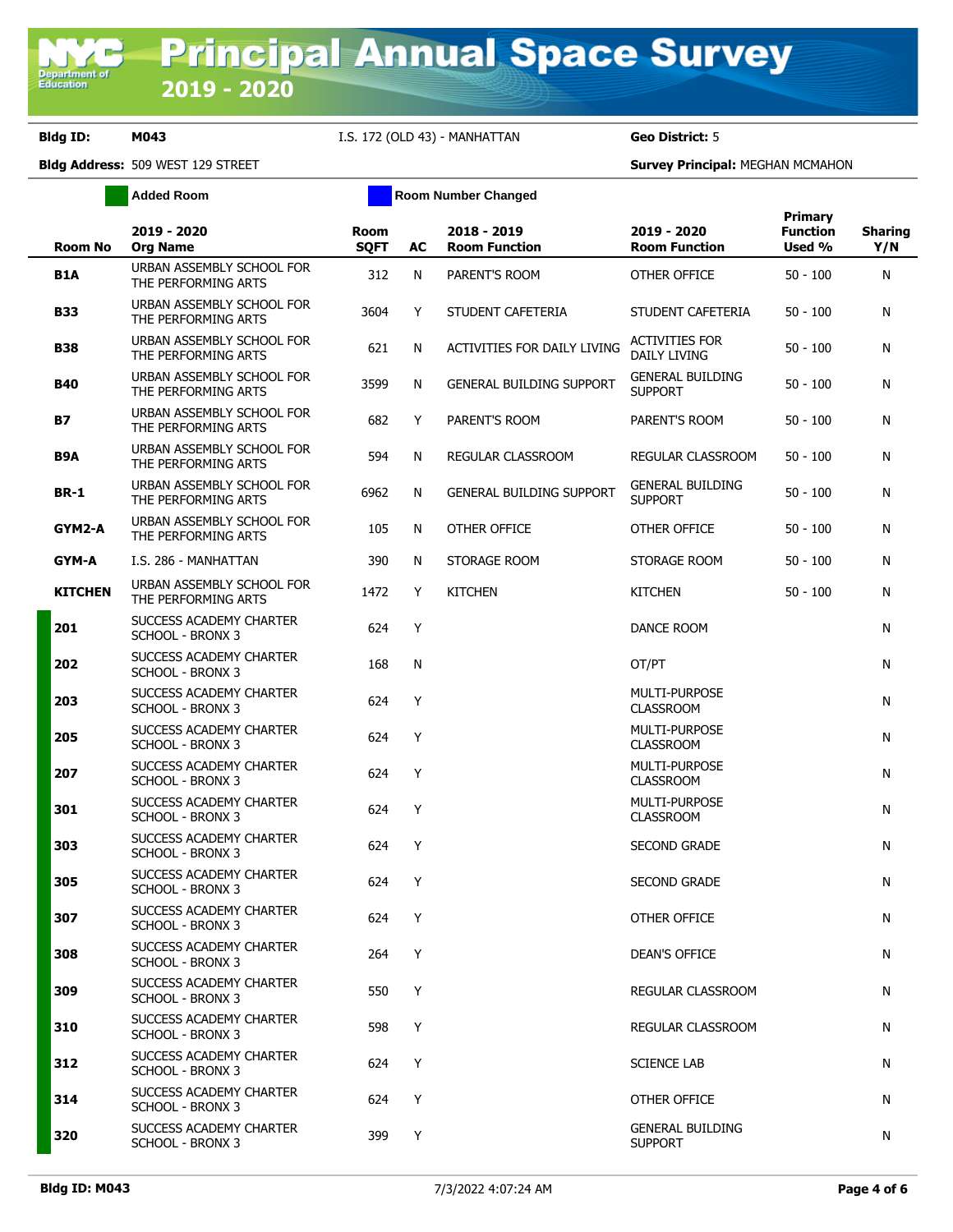**Department o**<br>Education

## **Bldg ID: M043** I.S. 172 (OLD 43) - MANHATTAN **Geo District:** 5

|                | <b>Added Room</b>                                  |                            |    | <b>Room Number Changed</b>          |                                          |                                      |                       |
|----------------|----------------------------------------------------|----------------------------|----|-------------------------------------|------------------------------------------|--------------------------------------|-----------------------|
| <b>Room No</b> | 2019 - 2020<br><b>Org Name</b>                     | <b>Room</b><br><b>SQFT</b> | AC | 2018 - 2019<br><b>Room Function</b> | 2019 - 2020<br><b>Room Function</b>      | Primary<br><b>Function</b><br>Used % | <b>Sharing</b><br>Y/N |
| 322            | SUCCESS ACADEMY CHARTER<br><b>SCHOOL - BRONX 3</b> | 156                        | Y  |                                     | OTHER OFFICE                             |                                      | N                     |
| 326            | SUCCESS ACADEMY CHARTER<br><b>SCHOOL - BRONX 3</b> | 696                        | Y  |                                     | <b>MULTI-PURPOSE</b><br><b>CLASSROOM</b> |                                      | Ν                     |
| 327            | SUCCESS ACADEMY CHARTER<br><b>SCHOOL - BRONX 3</b> | 459                        | Y  |                                     | OTHER OFFICE                             |                                      | N                     |
| 328            | SUCCESS ACADEMY CHARTER<br><b>SCHOOL - BRONX 3</b> | 625                        | Y  |                                     | OTHER OFFICE                             |                                      | N                     |
| 329            | SUCCESS ACADEMY CHARTER<br><b>SCHOOL - BRONX 3</b> | 930                        | Y  |                                     | <b>THEATRE</b><br>ARTS/DRAMA             |                                      | N                     |
| 329B           | SUCCESS ACADEMY CHARTER<br><b>SCHOOL - BRONX 3</b> | 375                        | Υ  |                                     | PRINCIPAL'S OFFICE                       |                                      | N                     |
| 330            | SUCCESS ACADEMY CHARTER<br><b>SCHOOL - BRONX 3</b> | 336                        | Y  |                                     | <b>GENERAL/MAIN</b><br><b>OFFICE</b>     |                                      | N                     |
| 331            | SUCCESS ACADEMY CHARTER<br><b>SCHOOL - BRONX 3</b> | 308                        | Y  |                                     | <b>DEAN'S OFFICE</b>                     |                                      | Ν                     |
| 333            | SUCCESS ACADEMY CHARTER<br><b>SCHOOL - BRONX 3</b> | 624                        | Y  |                                     | ART ROOM                                 |                                      | N                     |
| 335            | SUCCESS ACADEMY CHARTER<br>SCHOOL - BRONX 3        | 624                        | Y  |                                     | KINDERGARTEN                             |                                      | N                     |
| 336            | SUCCESS ACADEMY CHARTER<br><b>SCHOOL - BRONX 3</b> | 104                        | Y  |                                     | SOCIAL<br>WORKER/COUNSELOR               |                                      | N                     |
| 337            | SUCCESS ACADEMY CHARTER<br>SCHOOL - BRONX 3        | 624                        | Y  |                                     | KINDERGARTEN                             |                                      | N                     |
| 338            | SUCCESS ACADEMY CHARTER<br><b>SCHOOL - BRONX 3</b> | 624                        | Y  |                                     | REGULAR CLASSROOM                        |                                      | N                     |
| 339            | SUCCESS ACADEMY CHARTER<br><b>SCHOOL - BRONX 3</b> | 624                        | Y  |                                     | <b>THEATRE</b><br>ARTS/DRAMA             |                                      | N                     |
| 340            | SUCCESS ACADEMY CHARTER<br><b>SCHOOL - BRONX 3</b> | 616                        | Y  |                                     | REGULAR CLASSROOM                        |                                      | N                     |
| 342            | SUCCESS ACADEMY CHARTER<br><b>SCHOOL - BRONX 3</b> | 624                        | Υ  |                                     | REGULAR CLASSROOM                        |                                      | N                     |
| 345            | SUCCESS ACADEMY CHARTER<br><b>SCHOOL - BRONX 3</b> | 570                        | N  |                                     | STORAGE ROOM                             |                                      | N                     |
| 346            | SUCCESS ACADEMY CHARTER<br><b>SCHOOL - BRONX 3</b> | 90                         | N  |                                     | STORAGE ROOM                             |                                      | Ν                     |
| <b>B35</b>     | SUCCESS ACADEMY CHARTER<br><b>SCHOOL - BRONX 3</b> | 288                        | Y  |                                     | DANCE ROOM                               |                                      | N                     |
| <b>B37</b>     | SUCCESS ACADEMY CHARTER<br><b>SCHOOL - BRONX 3</b> | 984                        | N  |                                     | REGULAR CLASSROOM                        |                                      | Ν                     |

| How many hallway bathrooms for students are there in your building?                                                                                                                          | О  |
|----------------------------------------------------------------------------------------------------------------------------------------------------------------------------------------------|----|
| Are any of the student bathrooms being shared by multiple schools?                                                                                                                           | -N |
| Are all the student bathrooms open throughout the day?                                                                                                                                       |    |
| Please identify the number of non-instructional spaces, not reported above, being used for<br>instructional purposes, academic intervention services, or therapeutic or counseling services: | 0  |
| Are any of those non-instructional spaces being shared?                                                                                                                                      | N  |